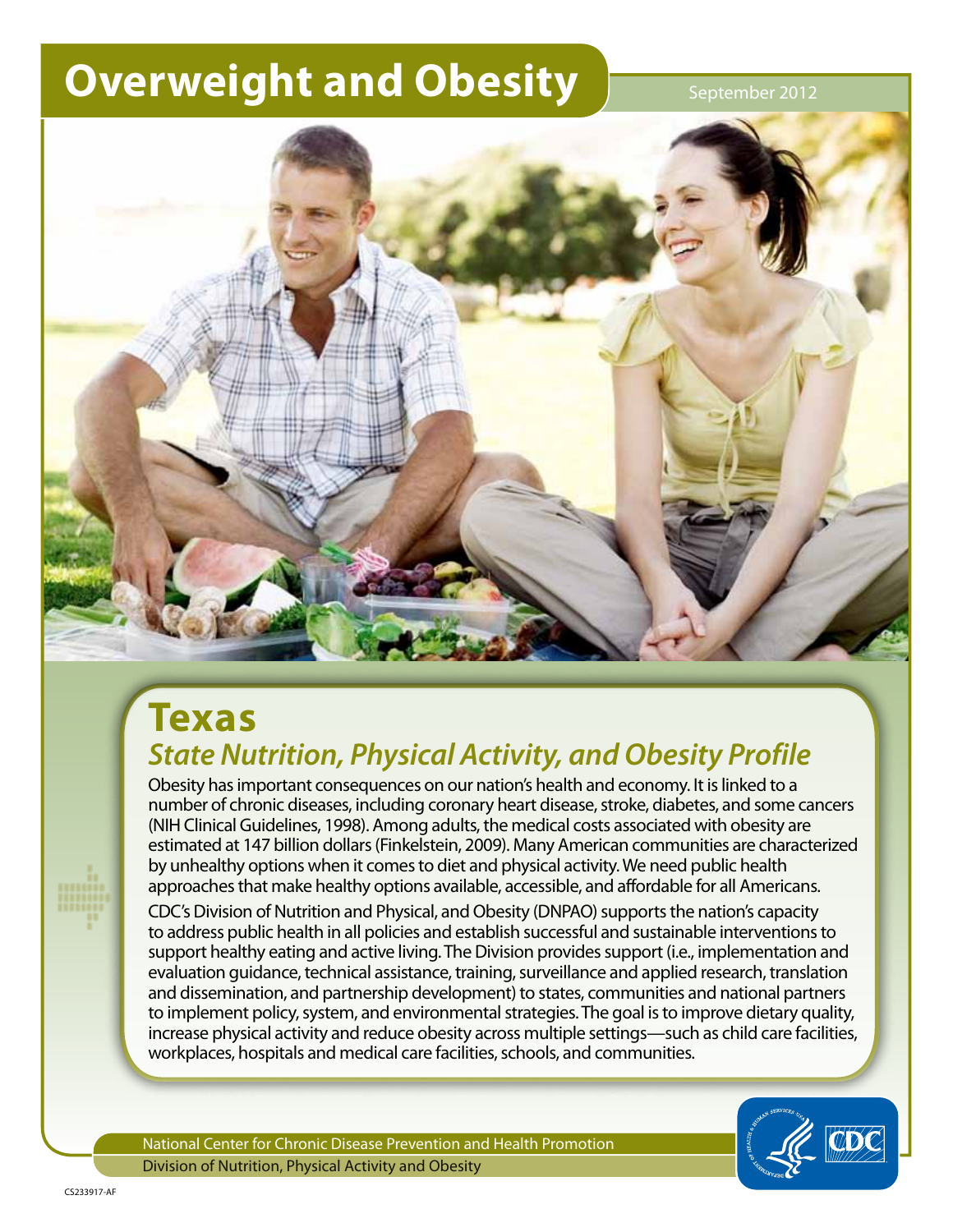## **Texas -** *State Nutrition, Physical Activity, and Obesity Profile*

## **State Population of Texas**

- Estimated Total Population  $2010^{(1)}$  $= 25.145.561$
- Adults age 18 and over $(2)$ = 72.7% of the total population in 2010
- Youth under 18 years of age $(1)$ = 27.3% of the total population in 2010
- (1) U.S. Census Bureau. State and County QuickFacts. 2011. Available online at <http://quickfacts.census.gov/qfd/index.html>
- $(2)$  Calculated estimated = 100% minus percent of the total population under 18 years old, using State and County QuickFacts, 2010 data from the U.S. Census.

## **Adult Overweight and Obesity**

#### **Overweight and Obesity(3)**

- • 65.9% were overweight, with a Body Mass Index of 25 or greater.
- • 27.7% were obese, with a Body Mass Index of 30 or greater.

#### **EXP** Dietary Behaviors<sup>(4)</sup>

- 30.0% of adults reported having consumed fruits at the recommended level of 2 or more times per day.
- 27.2% of adults reported having consumed vegetables at the recommended level of 3 or more times per day.

#### **Physical Activity**<sup>(5)</sup>

- • 43.1% of adults achieved at least 300 minutes a week of moderate-intensity aerobic physical activity or 150 minutes a week of vigorous-intensity aerobic activity (or an equivalent combination).
- 27.3% of Texas's adults reported that during the past month, they had not participated in any physical activity.

#### **Source of Adult Obesity Data:**

(3) CDC. Behavioral Risk Factor Surveillance System: Prevalence and Trend Data–Overweight and Obesity, U.S. Obesity Trends, Trends by State 2010. Available online at [http://www.cdc.gov/](http://www.cdc.gov/brfss/) [brfss/](http://www.cdc.gov/brfss/)

#### **Source of Adult Fruit and Vegetable Data:**

(4) CDC. *MMWR* September 2010 State–Specific Trends in Fruit and Vegetable Consumption Among Adults United States, 2000–2009. Available online at [http://www.cdc.gov/mmwr/pdf/](http://www.cdc.gov/mmwr/pdf/wk/mm5935.pdf) [wk/mm5935.pdf](http://www.cdc.gov/mmwr/pdf/wk/mm5935.pdf)

#### **Source of Adult Physical Activity Data:**

(5) CDC. BRFSS Behavioral Risk Factor Surveillance System: Prevalence and Trend Data–Physical Activity, U.S. Physical Activity Trends by State 2009–2010. Available online at [http://](http://www.cdc.gov/brfss/) [www.cdc.gov/brfss/](http://www.cdc.gov/brfss/)

## **Adolescent Overweight and Obesity**

#### *Coverweight and Obesity***<sup>(6)</sup>**

- 15.6% were overweight ( $\geq 85^{\text{th}}$  and  $< 95^{\text{th}}$  percentiles for BMI by age and sex, based on reference data)
- 13.6% were obese ( $\geq$ 95<sup>th</sup> percentile BMI by age and sex, based on reference data)

#### **Unhealthy Dietary Behaviors(6)**

- • *Fruit consumption*: 67.5% ate fruits or drank 100% fruit juice less than 2 times per day during the 7 days before the survey (100% fruit juice or fruit).
- • *Vegetable consumption*: 85.7% ate vegetables less than 3 times per day during the 7 days before the survey (green salad; potatoes, excluding French fries, fried potatoes, or potato chips; carrots; or other vegetables).
- • *Sugar-sweetened beverage consumption*: 32.8% drank a can, bottle, or glass of soda or pop (not including diet soda or diet pop) at least one time per day during the 7 days before the survey.

#### **Physical Activity**<sup>(6)</sup>

- • *Achieved recommended level of activity*: Only 27.2% were physically active\* for a total of at least 60 minutes per day on each of the 7 days prior to the survey.
- • *Participated in daily physical education:* 37.4% of adolescents attended daily physical education classes in an average week (when they were in school).

#### **Physical Inactivity(6)**

- *No activity*: 16.0% did not participate in at least 60 minutes of physical activity on any day during the 7 days prior to the survey.
- • *Television viewing time*: 36.3% watched television 3 or more hours per day on an average school day.
- **The 2010 Texas School Health Profiles assessed the school environment, indicating that among high schools(7)**
	- 42.8% did not sell less nutritious foods and beverages anywhere outside the school food service program.
	- 9.8% always offered fruits or non-fried vegetables in vending machines and school stores, canteens, or snack bars, and during celebrations whenever foods and beverages were offered.
	- • 52.6% prohibited all forms of advertising and promotion of candy, fast food restaurants, or soft drinks in all locations. All school-related locations were defined as in school buildings; on school grounds, including on the outside of the school building, on playing fields, or other areas of the campus; on school buses or other vehicles used to transport students; and in school publications.

#### **Sources of Adolescent Obesity, Fruit and Vegetable,**

- **Sugar-sweetened Beverages, and Physical Activity Data:**  Physical activity defined as "any kind of physical activity that increases your heart rate and makes you breathe hard some of the time."
- (6) CDC, Division of Adolescent and School Health. The 2009 Youth Risk Behavior Survey. Available online at [http://www.cdc.gov/](http://www.cdc.gov/HealthyYouth/yrbs/index.htm) [HealthyYouth/yrbs/index.htm](http://www.cdc.gov/HealthyYouth/yrbs/index.htm)
- (7) CDC, Division of Adolescent and School Health. The 2010 School Health Profiles. Available online at [http://www.cdc.gov/](http://www.cdc.gov/healthyyouth/profiles/index.htm) [healthyyouth/profiles/index.htm](http://www.cdc.gov/healthyyouth/profiles/index.htm)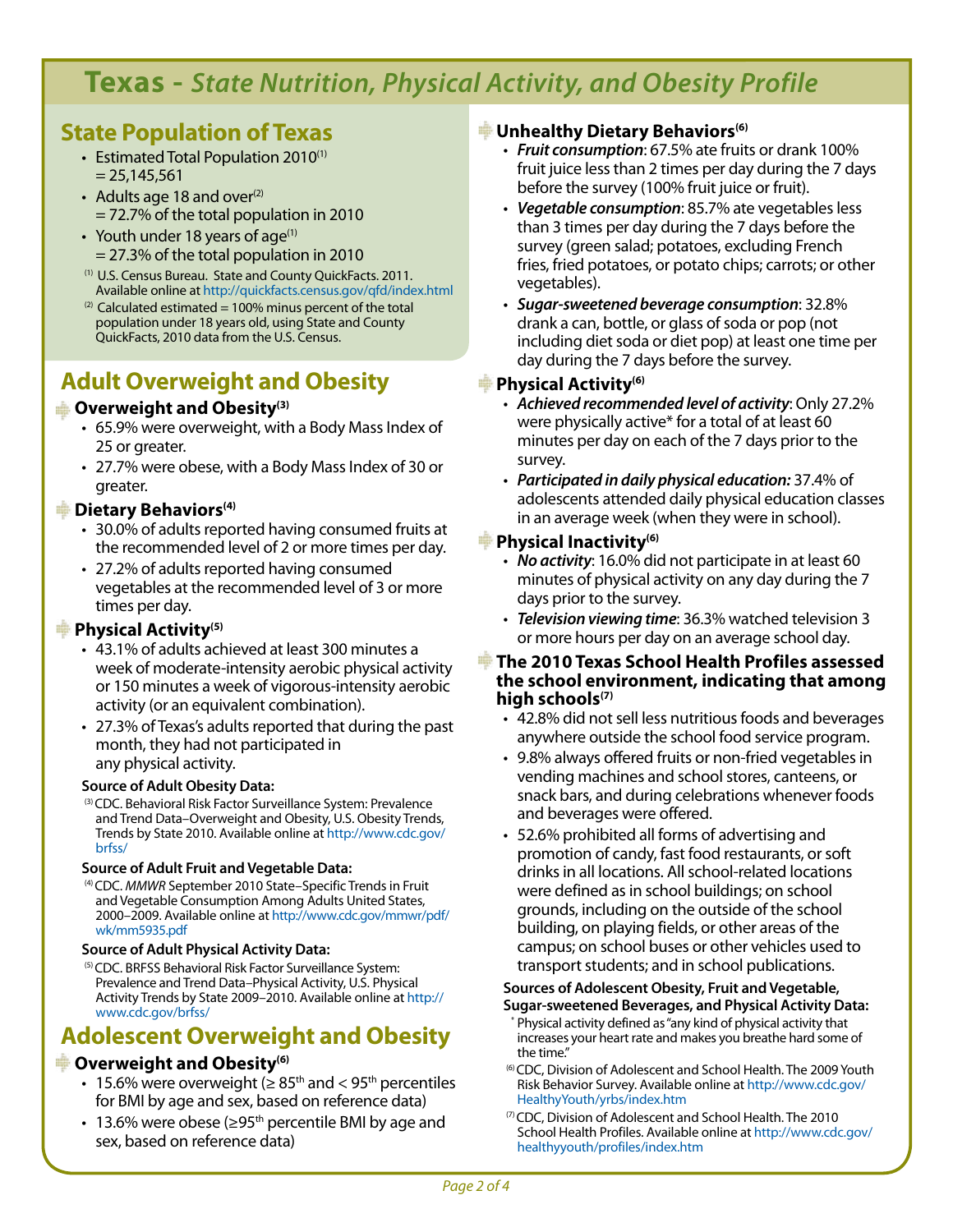## **Texas -** *State Nutrition, Physical Activity, and Obesity Profile*

## **Child Overweight and Obesity**

#### **Breastfeeding<sup>(8)</sup>**

Increasing breastfeeding initiation, duration, and exclusivity is a priority strategy in CDC's efforts to decrease the rate of childhood obesity throughout the United States.

- 75.2% of infants were Ever Breastfed.
- • 42.2% of infants were Breastfed for at least 6 months.

#### **Body Mass Index(9)\***

Among Texas' children aged 2 years to less than 5 years\*

- 16.8% were overweight ( $85<sup>th</sup>$  to < 95<sup>th</sup> percentile BMI-for-Age).
- 15.3% were obese ( $\geq 95^{\text{th}}$  percentile BMI-for-Age).

#### **Sources of Breastfeeding Data:**

(8) CDC. Division of Nutrition, Physical Activity, and Obesity Breastfeeding Report Card 2011. Centers for Disease Control and Prevention National Immunization Survey, Provisional Data, 2008births. Available online at [http://www.cdc.gov/](http://www.cdc.gov/breastfeeding/data/reportcard2.htm) [breastfeeding/data/reportcard2.htm](http://www.cdc.gov/breastfeeding/data/reportcard2.htm)

#### **Sources of Child Obesity Data:**

- (9) CDC. Division of Nutrition, Physical Activity, and Obesity. 2010 Pediatric Nutrition Surveillance System, Table 6 (PedNSS). [http://www.cdc.gov/pednss/pednss\\_tables/tables\\_health\\_](http://www.cdc.gov/pednss/pednss_tables/tables_health_indicators.htm) [indicators.htm](http://www.cdc.gov/pednss/pednss_tables/tables_health_indicators.htm)
- \* BMI data only includes low-income children from the PedNSS sample and do not represent all children.
- BMI data is based on 2000 CDC growth chart percentiles for BMI-for-age for children 2 years of age and older.

## **Texas' Response to Obesity**

#### **Texas Interagency Obesity Council**

The Interagency Obesity Council (IOC) was codified in Health and Safety Code, Chapter 114, during the 80th Legislative Session (2007) to address nutrition and obesity prevention among children and adults. It is comprised of the commissioners of the Texas Department of Agriculture, the Texas Department of State Health Services, and the Texas Education Agency. The council serves to enhance communication and coordination of obesity prevention across agencies; and as a forum to guide future planning around obesity prevention, health promotion and improved nutrition.

#### **Department of State Health Services (DSHS) Obesity Workgroup**

DSHS identified obesity as a tier-one priority to the agency in 2008; as a result the DSHS Obesity Workgroup was formed to collaborate across divisions to enhance agency efforts towards obesity prevention. The workgroup is comprised of representatives from DSHS WIC-program, NPAOP, and Office of Title V & Family Health/Research & Program Development Unit.

Through cross-divisional collaboration this roup is able to leverage resources and avoid duplication of efforts; ultimately increasing internal capacity to prevent obesity across the agency.

The initiative includes a web-based portal to disseminate healthy eating, physical activity, and obesity best practices, reports, success stories and information to partners and consumers. For more information, visit [www.livehealthyTexas.org](www.livehealthygeorgia.org)

#### **Texas! Bringing Healthy Back – Growing Community**

To help educate and inspire communities into action, NPAOP developed a communications initiative called "Growing Community," which highlights successful community-based change strategies across the state through short, documentary-style video clips. The videos were initially distributed to the 2009 Statewide Obesity Summit attendees, where recipients were charged to be "catalysts for change" by hosting video screenings. Since the July 2009 launch, the Texas Department of State Health Services has made the video series available online and in DVD format. To view the videos online visit: [www.dshs.state.tx.us/obesity/](http://www.dshs.state.tx.us/obesity/GrowingCommunity/default.shtm)

[GrowingCommunity/default.shtm](http://www.dshs.state.tx.us/obesity/GrowingCommunity/default.shtm)

#### **Texas Nutrition Environment Assessment (TxNEA)**

In 2008, NPAOP partnered with the University of Texas - Austin Department of Kinesiology and Health Education & Department of Human Ecology/Nutrition, the Steps to a Healthier Austin program, and Texas State University - San Marcos Department of Nutrition and Foods. Together, they adapted the nationally available Nutrition Environments Measure Survey (NEMS) tool to meet the needs of Texas communities and to focus specifically on obesity by considering calorie content of food options. In November 2008, 30 Texas health professionals and researchers interested in using TxNEA convened to review the latest adaptations. After providing thorough feedback and helpful suggestions to improve the measures, TxNEA has been further adapted to meet the needs of the Texas public health workforce who will be using it for various projects throughout Texas. For more information, visit the site at [www.dshs.state.tx.us/obesity/](http://www.dshs.state.tx.us/obesity/txnea.shtm) [txnea.shtm.](http://www.dshs.state.tx.us/obesity/txnea.shtm)